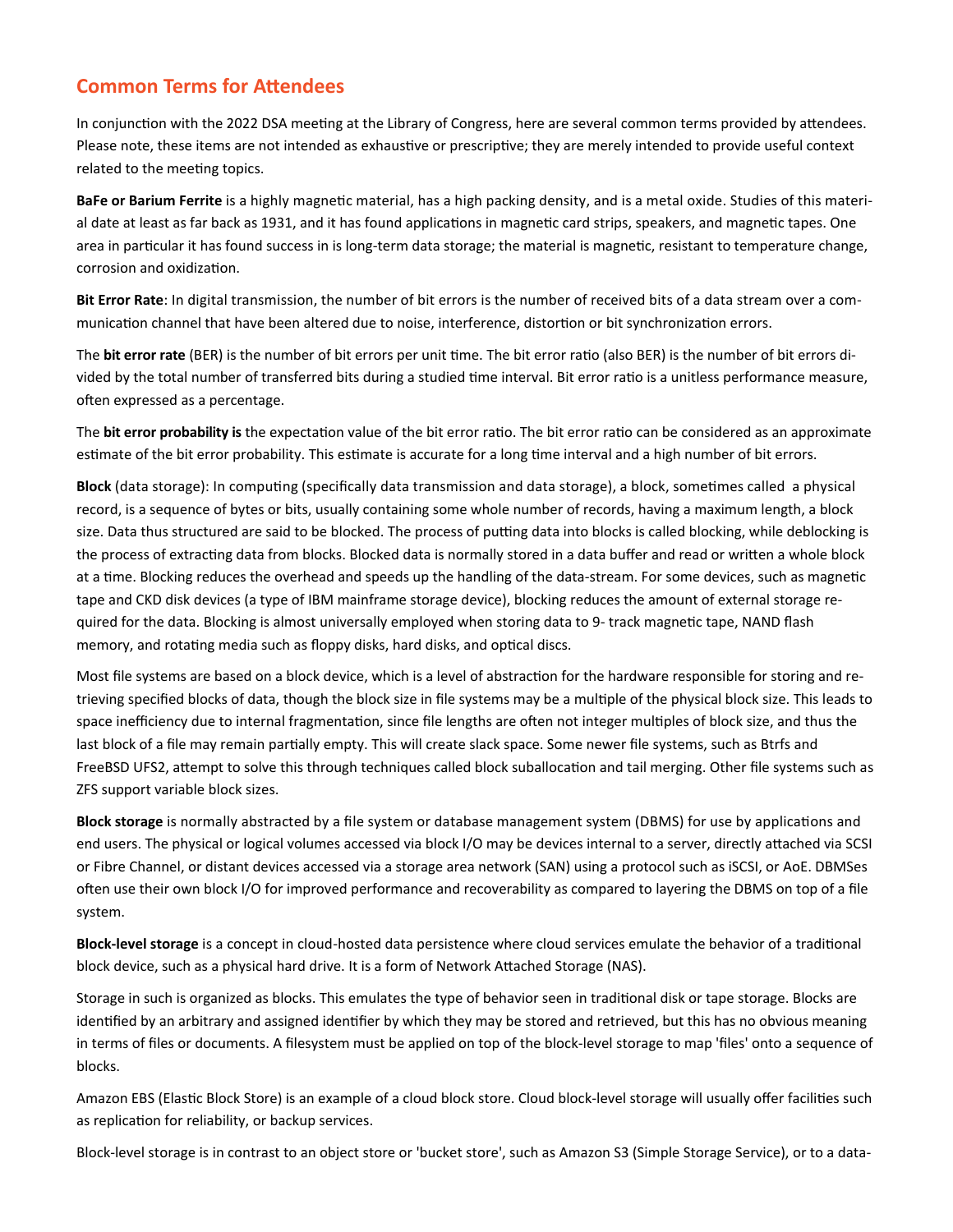Instance stores are another form of cloud-hosted block-level storage. These are provided as part of an 'instance', such as an Amazon EC2 (Elastic Compute Cloud) service. As EC2 instances are primarily provided as compute resources, rather than storage resources, their storage is less robust. Their contents will be lost if the cloud instance is stopped. As these stores are part of the instance's virtual server they offer higher performance and bandwidth to the instance. They are best used for temporary storage such as caching or temporary files, with persistent storage held on a different type of server.

At one time, block-level storage was provided by Storage Area Networks (SAN) and NAS provided file-level storage. With the shift from on-premises hosting to cloud services, this distinction has shifted. Even block-storage is now seen as distinct servers (thus NAS), rather than the previous array of bare discs.

**Blockchain** is a growing list of records, called blocks, that are linked using cryptography. Each block contains

a cryptographic hash of the previous block,[6] a timestamp, and transaction data (generally represented as a Merkle tree).

By design, a blockchain is resistant to modification of the data. It is "an open, distributed ledger that can record transactions between two parties efficiently and in a verifiable and permanent way".[7] For use as a distributed ledger, a blockchain is typically managed by a peer-to-peer network collectively adhering to a protocol for inter-node communication and validating new blocks. Once recorded, the data in any given block cannot be altered retroactively without alteration of all subsequent blocks, which requires consensus of the network majority. Although blockchain records are not unalterable, blockchains may be considered secure by design and exemplify a distributed computing system with high Byzantine fault tolerance. Decentralized consensus has therefore been claimed with a blockchain.

**Ceph** (software) is a free-software storage platform, implements object storage on a single distributed computer cluster, and provides interfaces for object-, block- and file-level storage. Ceph aims primarily for completely distributed operation without a single point of failure, scalable to the exabyte level, and freely available.

Ceph replicates data and makes it fault-tolerant, using commodity hardware and requiring no specific hardware support. As a result of its design, the system is both self-healing and self-managing, aiming to minimize administration time and other costs.

**Error Correction Code** (ECC) is used for controlling errors in data over unreliable or noisy communication channels. The central idea is the sender encodes the message with a redundant in the form of an ECC.

**Failure rate** is the frequency with which an engineered system or component fails, expressed in failures per unit of time. It is often denoted by the Greek letter  $\lambda$  (lambda) and is highly used in reliability engineering.

The failure rate of a system usually depends on time, with the rate varying over the life cycle of the system. For example, an automobile's failure rate in its fifth year of service may be many times greater than its failure rate during its first year of service. One does not expect to replace an exhaust pipe, overhaul the brakes, or have major transmission problems in a new vehicle.

In practice, the mean time between failures (MTBF, 1/λ) is often reported instead of the failure rate. This is valid and useful if the failure rate may be assumed constant – often used for complex units / systems, electronics – and is a general agreement in some reliability standards (Military and Aerospace). It does in this case only relate to the flat region of the bathtub curve, which is also called the "useful life period". Because of this, it is incorrect to extrapolate MTBF to give an estimate of the service lifetime of a component, which will typically be much less than suggested by the MTBF due to the much higher failure rates in the "end-oflife wearout" part of the "bathtub curve".

The reason for the preferred use for MTBF numbers is that the use of large positive numbers (such as 2000 hours) is more intuitive and easier to remember than very small numbers (such as 0.0005 per hour).The MTBF is an important system parameter in systems where failure rate needs to be managed, in particular for safety systems. The MTBF appears frequently in the engineering design requirements, and governs frequency of required system maintenance and inspections. In special processes called renewal processes, where the time to recover from failure can be neglected and the likelihood of failure remains constant with respect to time, the failure rate is simply the multiplicative inverse of the MTBF  $(1/\lambda)$ .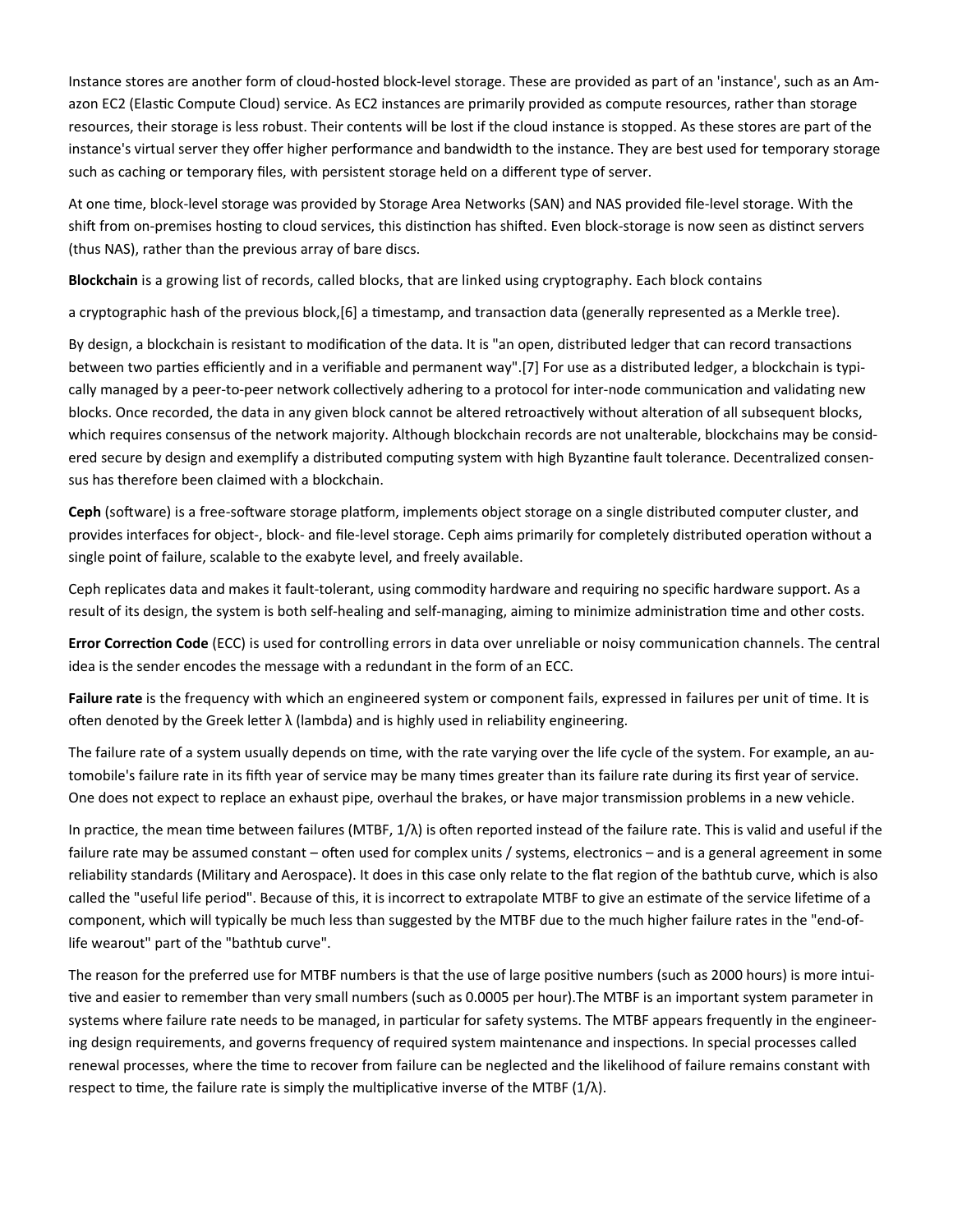**FAIR**: A set of guiding principles to make data Findable, Accessible, Interoperable, and Reusable. See force11.org.

**Fixity checking:** The practice of algorithmically reviewing digital content to insure that it has not changed over time. See: Fixity Survey Report – An NDSA Report - https://ndsa.org/documents/Report\_2017NDSAFixitySurvery.pdf

**Flash memory** is an electronic (solid-state) non-volatile computer storage medium that can be electrically erased and reprogrammed.

Toshiba developed flash memory from EEPROM (electrically erasable programmable read-only memory) in the early 1980s and introduced it to the market in 1984. The two main types of flash memory are named after the NAND and NOR logic gates. The individual flash memory cells exhibit internal characteristics similar to those of the corresponding gates.

While EPROMs had to be completely erased before being rewritten, NAND-type flash memory may be written and read in blocks (or pages) which are generally much smaller than the entire device. NOR-type flash allows a single machine word (byte) to be written – to an erased location – or read independently.

The NAND type operates primarily in memory cards, USB flash drives, solid-state drives (those produced in 2009 or later), and similar products, for general storage and transfer of data. NAND or NOR flash memory is also often used to store configuration data in numerous digital products, a task previously made possible by EEPROM or battery-powered static RAM. One key disadvantage of flash memory is that it can only endure a relatively small number of write cycles in a specific block.

Example applications of both types of flash memory include personal computers, PDAs, digital audio players, digital cameras, mobile phones, synthesizers, video games, scientific instrumentation, industrial robotics, and medical electronics. In addition to being non-volatile, flash memory offers fast read access times, although not as fast as static RAM or ROM. Its mechanical shock resistance helps explain its popularity over hard disks in portable devices, as does its high durability, ability to withstand high pressure, temperature and immersion in water, etc.[

#### **HA: High Availability**

**HAMR**: Heat-assisted magnetic recording is a magnetic storage technology for greatly increasing the amount of data that can be stored on a magnetic device such as a hard disk drive by temporarily heating the disk material during writing, which makes it much more receptive to magnetic effects and allows writing to much smaller regions (and much higher levels of data on a disk).

In February 2019, Seagate Technology announced that HAMR would be launched commercially in 2019, having been extensively tested at partners during 2017 and 2018. The first drives will be 16 TB, with 20 TB expected in 2020, 24 TB drives in advanced development, and 40 TB drives by around 2023. Its planned successor, known as heated-dot magnetic recording (HDMR), or bitpattern recording, is also under development, although not expected to be available until at least 2025 or later. HAMR drives have the same form factor (size and layout) as existing traditional hard drives, and do not require any change to the computer or other device in which they are installed; they can be used identically to existing hard drives.

**HDD**: A hard disk drive (HDD), hard disk, hard drive, or fixed disk[b] is an electro-mechanical data storage device that uses magnetic storage to store and retrieve digital information using one or more rigid rapidly rotating disks (platters) coated with magnetic material. The platters are paired with magnetic heads, usually arranged on a moving actuator arm, which read and write data to the platter surfaces.[2] Data is accessed in a random-access manner, meaning that individual blocks of data can be stored or retrieved in any order and not only sequentially. HDDs are a type of non-volatile storage, retaining stored data even when powered off.

#### **INSIC**: Information Storage Industry Consortium

**LTO**: Linear Tape Open is a magnetic tape data storage technology originally developed in the late 1990s as an open standards alternative to the proprietary magnetic tape formats that were available at the time. Hewlett Packard Enterprise, IBM, and Quantum control the LTO Consortium, which directs development and manages licensing and certification of media and mechanism manufacturers.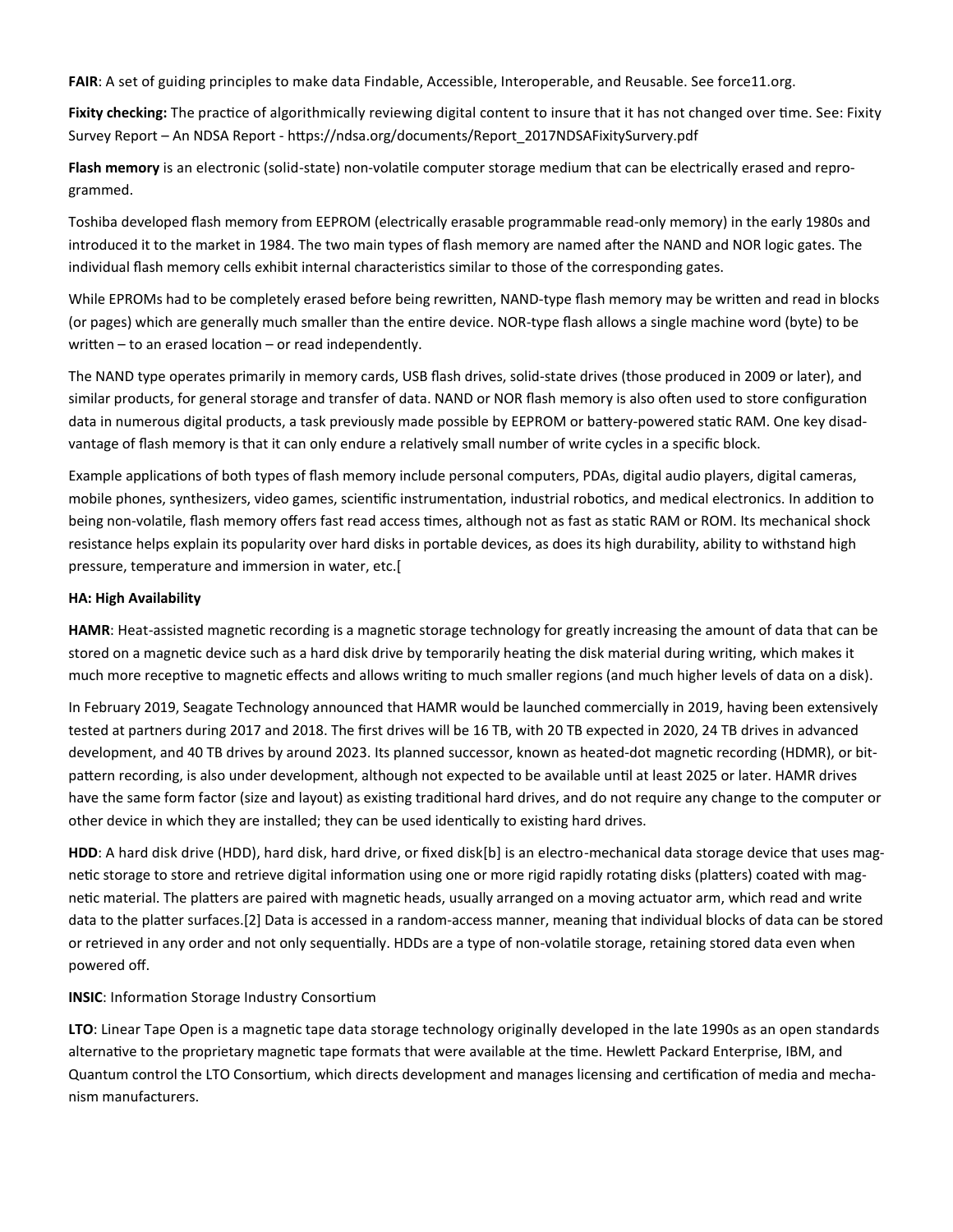**LTFS Linear Tape File System** is a file system that allows files stored on magnetic tape to be accessed in a similar fashion to those on disk or removable flash drives.

**MAMR**: Microwave Assisted Magnetic Recording is a type of hard disk drive technology.

### **Meantime between failures (MTBF)**: See Failure Rate

Merkle tree: In cryptography and computer science, a hash tree or Merkle tree is a tree in which every leaf node is labelled with the hash of a data block, and every non-leaf node is labelled with the cryptographic hash of the labels of its child nodes. Hash trees allow efficient and secure verification of the contents of large data structures.

**NAND**: See Flash Memory. Network-attached Storage (NAS):

File-level computer data storage server connected to a computer network providing data access to

a heterogeneous group of clients. NAS is specialized for serving files either by its hardware, software, or configuration. It is often manufactured as a computer appliance – a purpose-built specialized computer. NAS systems are networked appliances which contain one or more storage drives, often arranged into logical, redundant storage containers or RAID. Network-attached storage removes the responsibility of file serving from other servers on the network. They typically provide access to files using network file sharing protocols such as NFS, SMB/CIFS, or AFP. From the mid-1990s, NAS devices began gaining popularity as a convenient method of sharing files among multiple computers. Potential benefits of dedicated network-attached storage, compared to general-purpose servers also serving files, include faster data access, easier administration, and simple configuration.

**NVMe** (Non-Volatile Memory Express) is a logical device interface, which has been designed to capitalize on the low latency and internal parallelism of solid-state storage devices.

**Object storage** (also known as object-based storage) is a computer data storage architecture that manages data as objects, as opposed to other storage architectures like file systems which manage data as a file hierarchy, and block storage which manages data as blocks within sectors and tracks. Each object typically includes the data itself, a variable amount of metadata, and a globally unique identifier. Object storage can be implemented at multiple levels, including the device level (object-storage device), the system level, and the interface level. In each case, object storage seeks to enable capabilities not addressed by other storage architectures, like interfaces that can be directly programmable by the application, a namespace that can span multiple instances of physical hardware, and data-management functions like data replication and data distribution at object-level granularity.

Object-storage systems allow retention of massive amounts of unstructured data. Object storage is used for purposes such as storing photos on Facebook, songs on Spotify, or files in online collaboration services, such as Dropbox.[3]

**POSIX** (Portable Operating System Interface) is a family of standards specified by the IEEE Computer Society for maintaining compatibility between operating systems. POSIX defines the application programming interface (API), along with command line shells and utility interfaces, for software compatibility with variants of Unix and other operating systems.

#### **Preservation Storage:**

The use of storage technology for digital preservation has changed dramatically over the last twenty years. During this time, there has been a change in practice. Previously, the norm was for storing digital materials using discrete media items, e.g. individual CDs, tapes, etc., which are then migrated periodically to address degradation and obsolescence. Today, it has become more common practice to use resilient IT storage systems for the increasingly large volumes of digital material that needs to be preserved, and perhaps more importantly, that needs to be easily and quickly retrievable in a culture of online access. In this way, digital material has become decoupled from the underlying mechanism of its storage. With this come consequent benefits of allowing different preservation activities to be handled independently.

**RAID** (Redundant Array of Independent Disks, originally Redundant Array of Inexpensive Disks) is a data storage virtualization technology that combines multiple physical disk drive components into one or more logical units for the purposes of data redundancy, performance improvement, or both.[1] Data is distributed across the drives in one of several ways, referred to as RAID levels, depending on the required level of redundancy and performance. The different schemes, or data distribution layouts, are named by the word "RAID" followed by a number, for example RAID 0 or RAID 1.